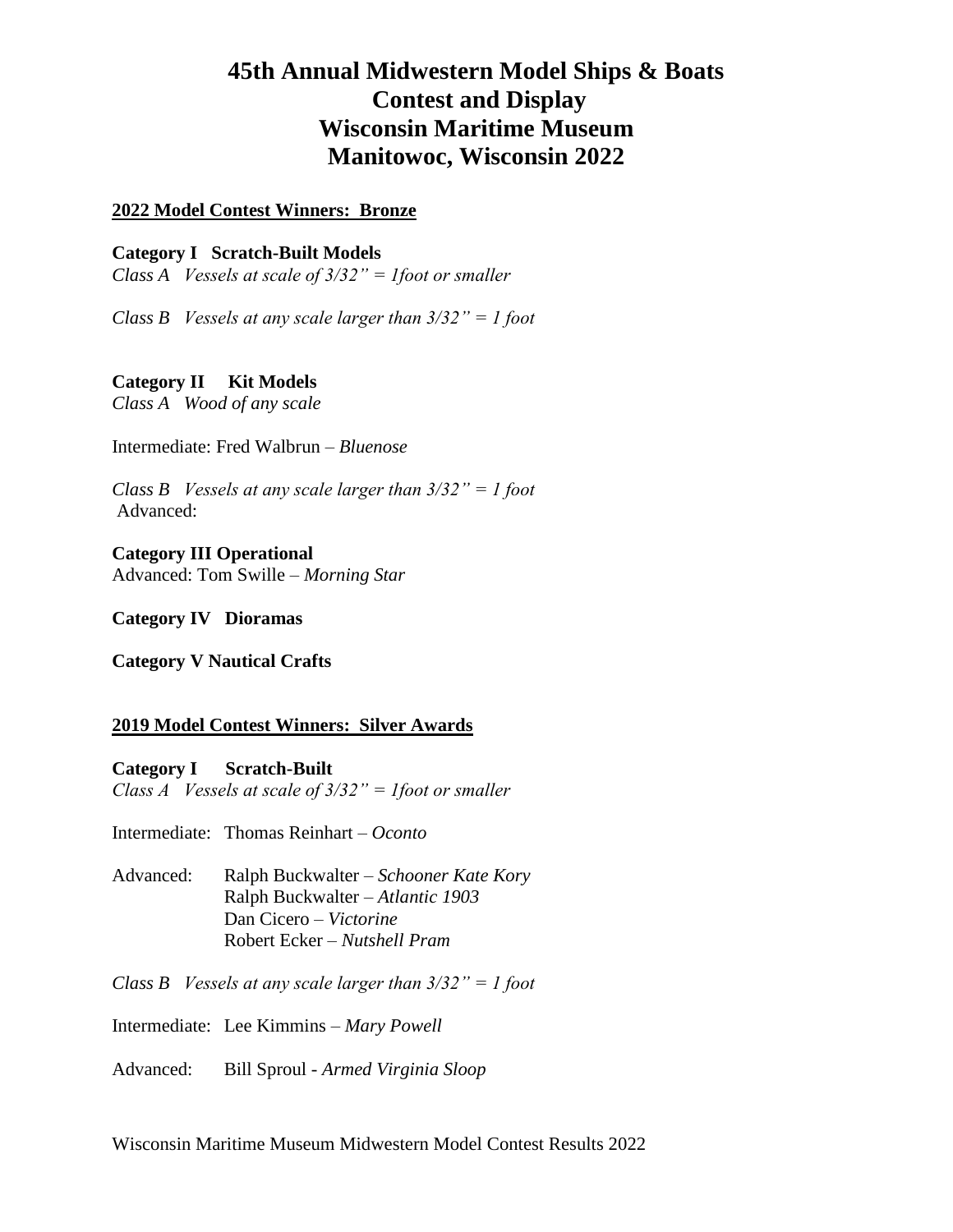# **Category II Kit Models**

*Class A Wood of any scale*

Advanced: Robert Ecker – *Flying Cloud* Dave Richy – *HMS Steam Prince* Sam Parent – *Lackawanna Tugboat* Sam Parent – *Peterboro Canoe*

#### *Class B Plastic of any scale*

Novice: Joe Fischmann – *US Navy "Fletcher" Class*

Intermediate: Eric Mante – *USS Iowa BB-61*

Advanced: Dwight Workinger – *Japanese I-370* Dwight Workinger – *Japanese I-68*

**Category III Operational** Advanced:

#### **Category IV Dioramas**

Advanced: Robert Bednar – *USS Monitor vs CSN Virginia* Robert Bednar – *1954 Chris-Craft 36ft Commander*

# **Category V Nautical Craft**

#### **2022 Model Contest Winners: Gold Awards**

#### **Category I Scratch-Built**

*Class A Vessels at scale of 3/32" = 1 foot or smaller*

*Novice: Keith Zelinga – USS Harvey (1847)*

- Advanced: Ralph Buckwalter *Brig Kate Kory* Gus Agustin – *HMS Blandford* Gus Augustin – *HMS Sussex*
- *Class B Vessels at any scale larger than 3/32" = 1 foot*

Intermediate: David Blake – *HMS Blanford*

Advanced: Paul Wilson – *Bosleys Rowboat* Alex Deery – *Wanda III*

# **Category II Kit Models**

*Class A Wood of any scale*

Wisconsin Maritime Museum Midwestern Model Contest Results 2022 Intermediate: Rob Segel – *Mighty Finn*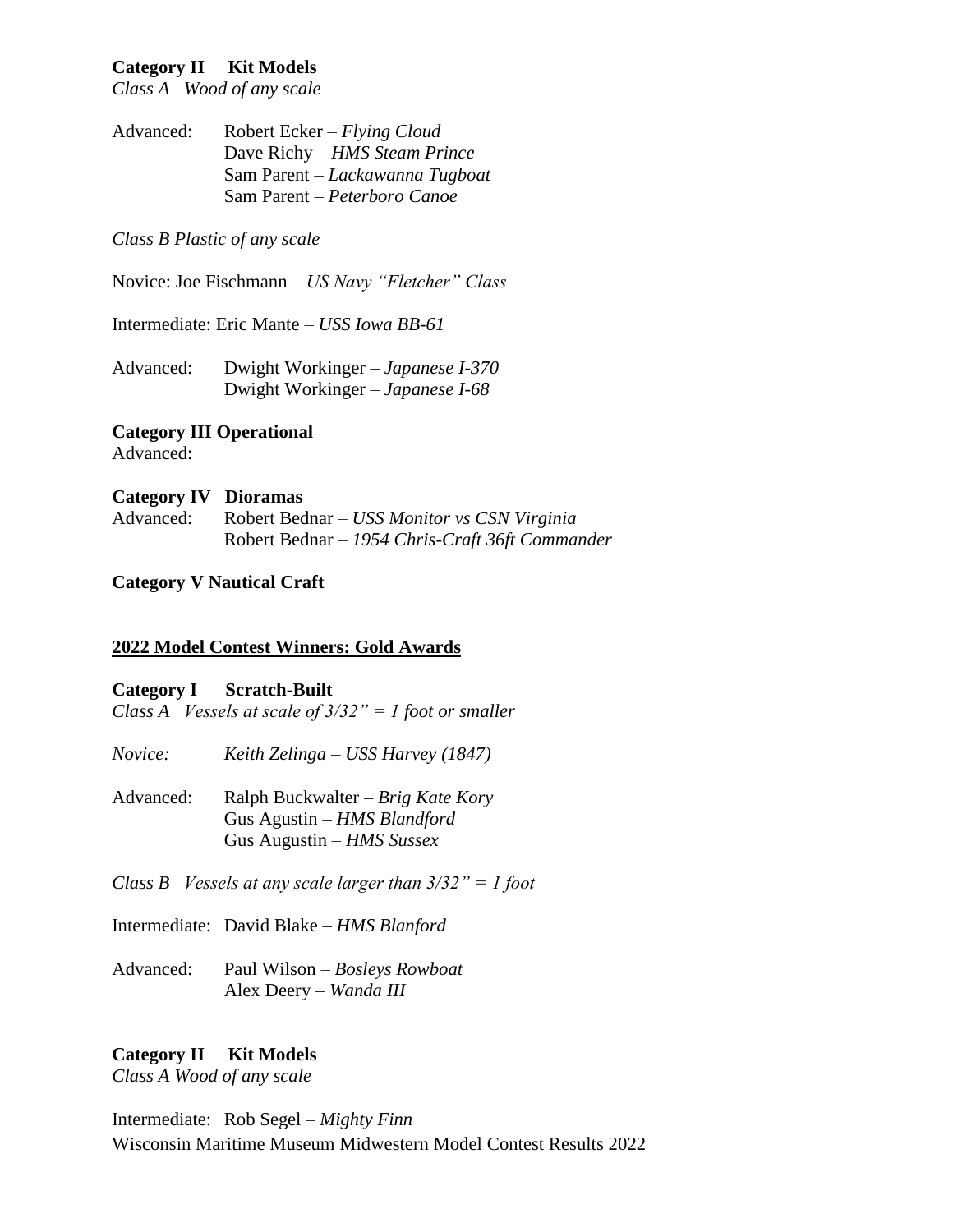Rob Segel – *Tecumseh Turtle* Anthony Serigos – *Miss Elizabeth* Greg Davis – *Emma C Berry*

Advanced: Ken Goetz – *Sanson* Peter Koch – *Syren* John Pocius – *Lowell Grand Banks Dory*

*Class B Plastic of any scale* Novice: Elizabeth Simon – *Antarctica Observation*

Intermediate: Eric Mante – *USS Louisiana BB-71*

Advanced: Bill Sproul – *La Belle* Joe Simon – *IJN Yamato*

# **Category III**

# **Category IV Dioramas**

Advanced: John Pocius – *Racine Boats Diorama*

# **Category V Nautical Crafts**

Intermediate: David Blake – *British Royal Navy Capstan*

Advanced: Gus Agustin – *Royal Coat of Arms* Ralph Buckwalter – *Pelican*

# **2022 Model Contest Winners: Special Awards**

**Roger Jaekel Best Great Lakes Award** *Sponsored by Midwest Model Shipwrights-*Paul Wilson - *Bosley's Rowboat*

**Modelers' Choice Award** *Sponsored by Rocky Mountain Shipwrights:* Alex Deery: *Wanda III*

**Best Miniatures Award** *Sponsored by the Nautical Research & Model Ship Society of Chicago:* Gus Agustin - *HMS Sussex*

*Badger Airbrush* **Best Paint Finish Award:** Alex Deery - *Wanda III*

**The Steve Wheeler Best Novice Builder Award** *Sponsored by North Shore Deadeyes:*  Elizabeth Simon - *Antarctic Observation*

# Wisconsin Maritime Museum Midwestern Model Contest Results 2022 **(Scottie) Gordon Stiller Best Maritime Carving Award:** Ralph Buckwalter - *Pelican*